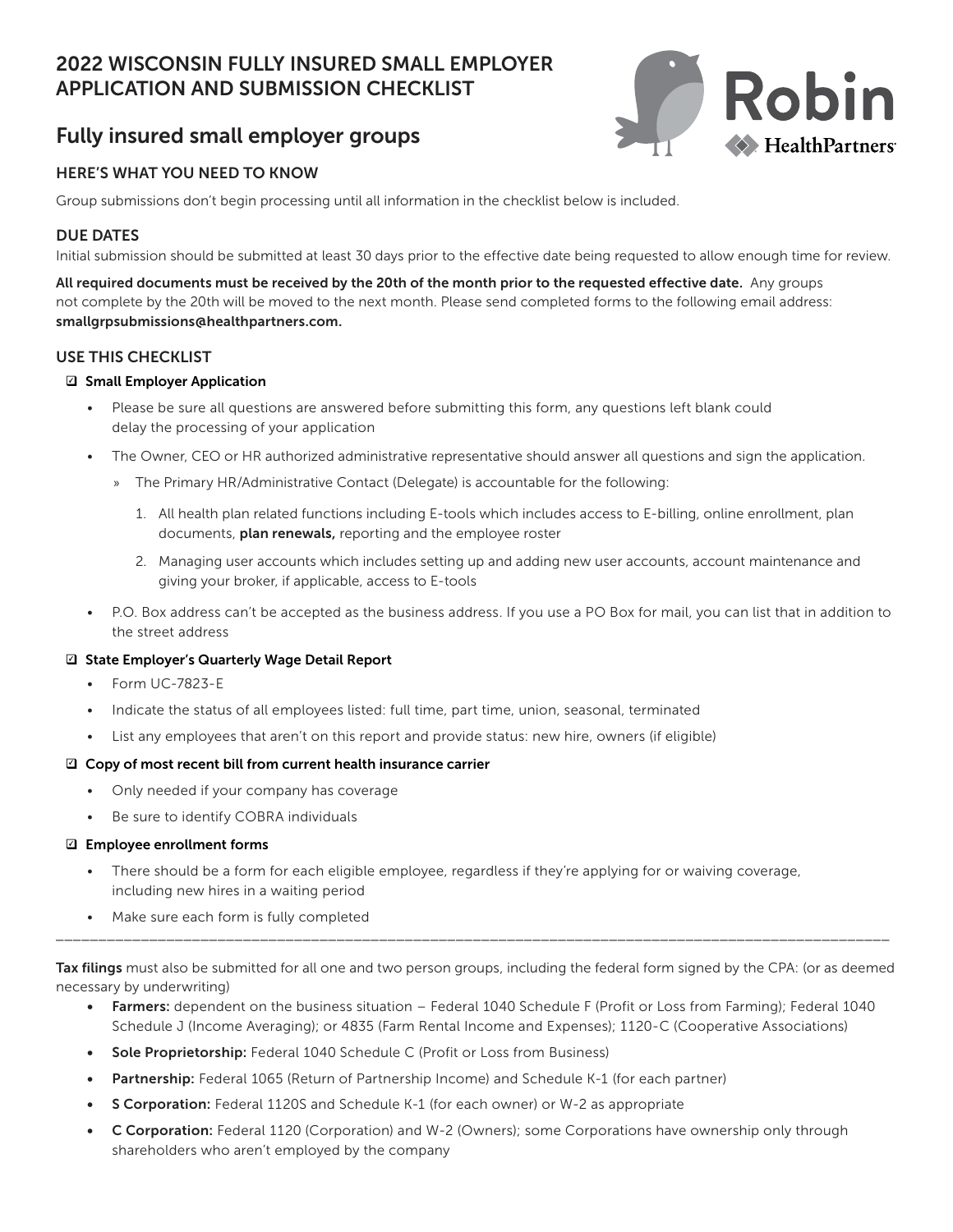## 2022 WISCONSIN FULLY INSURED SMALL EMPLOYER APPLICATION

| <b>A. EMPLOYER INFORMATION</b>                                                                                                                                                                                                                                                                                                                                 |                                                                                                                            |  |  |  |
|----------------------------------------------------------------------------------------------------------------------------------------------------------------------------------------------------------------------------------------------------------------------------------------------------------------------------------------------------------------|----------------------------------------------------------------------------------------------------------------------------|--|--|--|
| Today's Date:                                                                                                                                                                                                                                                                                                                                                  | Requested Effective Date:                                                                                                  |  |  |  |
| Full Legal Group Name:                                                                                                                                                                                                                                                                                                                                         | DBA (if applicable):                                                                                                       |  |  |  |
| Sales Rep Name                                                                                                                                                                                                                                                                                                                                                 |                                                                                                                            |  |  |  |
| Business Address (No PO Box):                                                                                                                                                                                                                                                                                                                                  |                                                                                                                            |  |  |  |
| City, State, Zip:                                                                                                                                                                                                                                                                                                                                              | County:                                                                                                                    |  |  |  |
| Phone:<br>Fax:                                                                                                                                                                                                                                                                                                                                                 | Industry Type:                                                                                                             |  |  |  |
| Federal Tax ID#:                                                                                                                                                                                                                                                                                                                                               | Corporate Headquarters (City, State):                                                                                      |  |  |  |
| Primary HR/Administrative Contact (Delegate):                                                                                                                                                                                                                                                                                                                  | Title:                                                                                                                     |  |  |  |
| Email (required):                                                                                                                                                                                                                                                                                                                                              |                                                                                                                            |  |  |  |
| Secondary Contact name:                                                                                                                                                                                                                                                                                                                                        | Title:                                                                                                                     |  |  |  |
| Secondary Contact Email (required):                                                                                                                                                                                                                                                                                                                            |                                                                                                                            |  |  |  |
| $\bigcirc$ YES $\bigcirc$ NO 1. Is the Primary HR/Administrative contact an eligible employee? If NO, please explain:                                                                                                                                                                                                                                          |                                                                                                                            |  |  |  |
| $\bigcirc$ YES $\bigcirc$ NO 2. Is the Secondary Contact an eligible employee? If NO, please explain:                                                                                                                                                                                                                                                          |                                                                                                                            |  |  |  |
| 3. List owners and percent of ownership for each:                                                                                                                                                                                                                                                                                                              |                                                                                                                            |  |  |  |
| $\bigcirc$ YES $\bigcirc$ NO 4. Do owners work for the company?                                                                                                                                                                                                                                                                                                |                                                                                                                            |  |  |  |
| $\bigcirc$ YES $\bigcirc$ NO 5. Do owners meet eligibility criteria for coverage? If NO, please explain:                                                                                                                                                                                                                                                       |                                                                                                                            |  |  |  |
| $\bigcirc$ YES $\bigcirc$ NO 6. Do you have ownership in multiple corporations or are you a part of a wholly owned or partially owned subsidiary under the<br>provisions of the federal tax code regarding Controlled Groups (Title 26, Section 414)?<br>If YES, please provide the HealthPartners Controlled Group form, found on healthpartners.com/employer |                                                                                                                            |  |  |  |
|                                                                                                                                                                                                                                                                                                                                                                |                                                                                                                            |  |  |  |
| $\overline{O}$ YES $\overline{O}$ NO 8. Are you a Government Group, public entity or public school?                                                                                                                                                                                                                                                            |                                                                                                                            |  |  |  |
| $\bigcirc$ YES $\bigcirc$ NO 9. Are you a church or religious group?                                                                                                                                                                                                                                                                                           |                                                                                                                            |  |  |  |
| 10. Please check your ERISA status:                                                                                                                                                                                                                                                                                                                            | OERISA ONON-ERISA                                                                                                          |  |  |  |
| 11. Select type of Entity (we require ongoing payroll/wage and tax records for all W2 employees.<br>Please see page 1 for Tax filing information):<br>$\bigcirc$ S Corporation $\bigcirc$ C Corporation $\bigcirc$ Sole Proprietorship $\bigcirc$ Partnership $\bigcirc$ Non-Profit                                                                            |                                                                                                                            |  |  |  |
| 12. Number of years in business? __                                                                                                                                                                                                                                                                                                                            |                                                                                                                            |  |  |  |
| <b>B. GROUP SIZE VERIFICATION INFORMATION</b>                                                                                                                                                                                                                                                                                                                  |                                                                                                                            |  |  |  |
| Using the table below, enter the total number of employees (EEs) who worked each month during the calendar year. Complete as many months<br>as able, starting with January. Follow these guidelines:<br>employees if the employer maintained contributions during the furlough                                                                                 | Include owners working at the company, temporary, seasonal, union, full-time and part-time employees, including furloughed |  |  |  |

- Include employees for all Controlled Groups (as of the Controlled Group status effective date)
- Do NOT include contracted, COBRA or retirees

| 2021         | 2021 | 2021 | 2021 | 2021 | 2021 | 2021 | 2021 | 2021 | 2021 | 2021 | 2021 |
|--------------|------|------|------|------|------|------|------|------|------|------|------|
| Total<br>EEs |      |      |      |      |      |      |      |      |      |      |      |

1. On average, how many employees did this Organization employ from January through December 2021 (Total employees/number of months)?

2. Using the same guidelines as above, how many permanent employees (including owners) do you **currently** employ?

\_\_\_\_\_\_\_\_\_\_\_\_\_\_\_\_\_\_ 3. How many employees reside outside of Wisconsin? (Submit Quarterly Wage for each state)

4. What is the current total number of employees (full/part time for the entire family of companies) for your company? Based on the following definition:

Medicare Secondary Payer rules apply to employer group health plans with 20 or more employees for each working day in at least 20 weeks in either the current or the preceding calendar year.

21-1096407-1225644 (9/21) © 2021 HealthPartners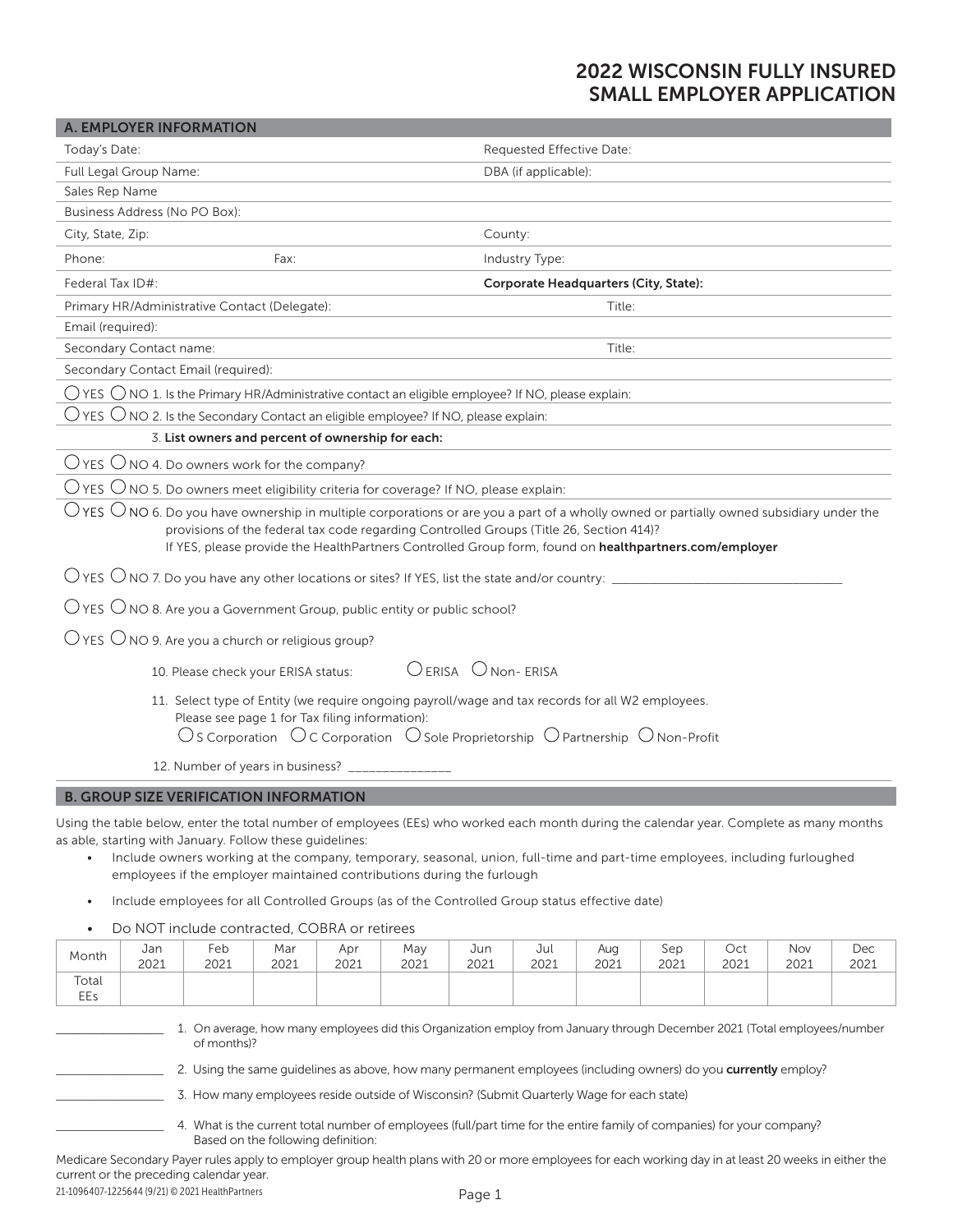|                           | <b>C. PARTICIPATION / EMPLOYEE ELIGIBILITY</b>                                                                                                                                                                                               |                                                                                                                                                                                                                                                                                    |                          |                                                                |                                                                                                                                                                                                                                                                                                                                         |                      |                                        |                  |                  |  |
|---------------------------|----------------------------------------------------------------------------------------------------------------------------------------------------------------------------------------------------------------------------------------------|------------------------------------------------------------------------------------------------------------------------------------------------------------------------------------------------------------------------------------------------------------------------------------|--------------------------|----------------------------------------------------------------|-----------------------------------------------------------------------------------------------------------------------------------------------------------------------------------------------------------------------------------------------------------------------------------------------------------------------------------------|----------------------|----------------------------------------|------------------|------------------|--|
|                           |                                                                                                                                                                                                                                              | 1. How many hours must an employee work to be eligible for coverage? (Employers must apply the same hourly requirement for all<br>permanent employees. Employers must offer coverage to all permanent employees working at least 30 hours per week as well as<br>their dependents) |                          |                                                                |                                                                                                                                                                                                                                                                                                                                         |                      |                                        |                  |                  |  |
|                           |                                                                                                                                                                                                                                              | 2. Total number of eligible employees?                                                                                                                                                                                                                                             |                          |                                                                |                                                                                                                                                                                                                                                                                                                                         |                      |                                        |                  |                  |  |
|                           |                                                                                                                                                                                                                                              |                                                                                                                                                                                                                                                                                    |                          | 3. Total number of employees that are taking medical coverage? |                                                                                                                                                                                                                                                                                                                                         |                      |                                        |                  |                  |  |
|                           |                                                                                                                                                                                                                                              |                                                                                                                                                                                                                                                                                    |                          | 4. Total number of employees that are waiving coverage?        |                                                                                                                                                                                                                                                                                                                                         |                      |                                        |                  |                  |  |
|                           |                                                                                                                                                                                                                                              |                                                                                                                                                                                                                                                                                    |                          |                                                                | 5. Total number of new hires in their waiting period and /or those not on the wage & tax statement that meet the eligibility<br>requirements. (application/waiver required and add their names to the wage report)?                                                                                                                     |                      |                                        |                  |                  |  |
|                           |                                                                                                                                                                                                                                              |                                                                                                                                                                                                                                                                                    |                          |                                                                | 6. Number of individuals on COBRA (application required & indicate on bill)?                                                                                                                                                                                                                                                            |                      |                                        |                  |                  |  |
|                           |                                                                                                                                                                                                                                              |                                                                                                                                                                                                                                                                                    |                          |                                                                | 7. What is the employer medical contribution? Must be a minimum of 50% of each employee's premium.                                                                                                                                                                                                                                      |                      |                                        |                  |                  |  |
| $OYES$ $ONO$              |                                                                                                                                                                                                                                              |                                                                                                                                                                                                                                                                                    |                          |                                                                |                                                                                                                                                                                                                                                                                                                                         |                      |                                        |                  |                  |  |
| Oyes Ono                  |                                                                                                                                                                                                                                              | 9. Does this organization intend to offer domestic partner coverage?                                                                                                                                                                                                               |                          |                                                                |                                                                                                                                                                                                                                                                                                                                         |                      |                                        |                  |                  |  |
| Select One                |                                                                                                                                                                                                                                              |                                                                                                                                                                                                                                                                                    |                          |                                                                |                                                                                                                                                                                                                                                                                                                                         |                      |                                        |                  |                  |  |
|                           |                                                                                                                                                                                                                                              | 10. Waiting Period for New Employees:<br>$\bigcirc$ First of the month following 30 days<br>$\bigcirc$ 90 days following hire date (maximum allowed)<br>$\bigcirc$ Date of hire<br>$\bigcirc$ First of the month following 60 days                                                 |                          |                                                                |                                                                                                                                                                                                                                                                                                                                         |                      |                                        |                  |                  |  |
| Oyes Ono                  |                                                                                                                                                                                                                                              |                                                                                                                                                                                                                                                                                    |                          |                                                                | 11. Is the waiting period waived for rehires? If yes, the rehire waiting period is:                                                                                                                                                                                                                                                     |                      |                                        |                  |                  |  |
|                           |                                                                                                                                                                                                                                              | Date of hire                                                                                                                                                                                                                                                                       |                          |                                                                | $\bigcup$ Other*: $\qquad \qquad$                                                                                                                                                                                                                                                                                                       |                      |                                        |                  |                  |  |
|                           |                                                                                                                                                                                                                                              |                                                                                                                                                                                                                                                                                    |                          |                                                                | *(ie: first of the month following date of rehire, one month following date of rehire)                                                                                                                                                                                                                                                  |                      |                                        |                  |                  |  |
| <b>D. CURRENT CARRIER</b> |                                                                                                                                                                                                                                              |                                                                                                                                                                                                                                                                                    |                          |                                                                |                                                                                                                                                                                                                                                                                                                                         |                      |                                        |                  |                  |  |
|                           | 1. Type of coverage: $\bigcirc$ Group $\bigcirc$ Individual                                                                                                                                                                                  |                                                                                                                                                                                                                                                                                    |                          |                                                                |                                                                                                                                                                                                                                                                                                                                         |                      |                                        |                  |                  |  |
|                           |                                                                                                                                                                                                                                              |                                                                                                                                                                                                                                                                                    |                          |                                                                |                                                                                                                                                                                                                                                                                                                                         |                      |                                        |                  |                  |  |
|                           |                                                                                                                                                                                                                                              |                                                                                                                                                                                                                                                                                    |                          |                                                                |                                                                                                                                                                                                                                                                                                                                         |                      |                                        |                  |                  |  |
|                           | E. ROBIN WITH HEALTHPARTNERS MEDICAL PRODUCT SELECTION                                                                                                                                                                                       |                                                                                                                                                                                                                                                                                    |                          |                                                                |                                                                                                                                                                                                                                                                                                                                         |                      | Products effective 1/1/2022-12/31/2022 |                  |                  |  |
|                           | (If offering more than one product, benefit administration must match.)<br>2. Select plan(s) and network(s)<br>Groups with 10-50 enrolled employees may offer up to three plans.<br>. Platinum plans cannot be offered next to Bronze plans. |                                                                                                                                                                                                                                                                                    |                          |                                                                | All HealthPartners small employer medical plans include an ACA compliant embedded pediatric dental benefit.<br>. Small groups with 2-5 enrolled employees may offer one plan. Groups with 6-9 enrolled employees may offer up to two plans.<br>. If offering more than one plan option, all plans must be paired with the same network. |                      |                                        |                  |                  |  |
|                           | Plans                                                                                                                                                                                                                                        | the contract of the contract of the contract of the contract of the contract of                                                                                                                                                                                                    |                          |                                                                | . Embedded and non-embedded HSA plans may be offered alongside each other. This includes HSA Plus plans.<br><u> 1989 - Jan Sterling van die Grootspreek van die Grootspreek van die Grootspreek van die Grootspreek van die Gro</u>                                                                                                     |                      |                                        |                  |                  |  |
| All Copay                 | 30-60 P-S                                                                                                                                                                                                                                    | <b>Metal Level</b><br>Gold                                                                                                                                                                                                                                                         | Focused                  | <b>Broad</b>                                                   | Plans                                                                                                                                                                                                                                                                                                                                   |                      | <b>Metal Level</b>                     | Focused          | <b>Broad</b>     |  |
|                           | 500-30/50                                                                                                                                                                                                                                    | Platinum                                                                                                                                                                                                                                                                           |                          |                                                                |                                                                                                                                                                                                                                                                                                                                         | 3000-100             | Gold                                   | $\mathsf{L}$     | $\Box$           |  |
|                           | 1000-30/50                                                                                                                                                                                                                                   | Gold                                                                                                                                                                                                                                                                               | □                        | $\Box$                                                         |                                                                                                                                                                                                                                                                                                                                         | 4200-100<br>5000-100 | Silver<br>Silver                       | $\Box$<br>$\Box$ | $\Box$<br>$\Box$ |  |
| Deductible-Copay          | 2000-30/50                                                                                                                                                                                                                                   | Gold                                                                                                                                                                                                                                                                               | $\Box$                   | $\Box$                                                         | <b>HSA Embedded</b>                                                                                                                                                                                                                                                                                                                     | 6000-100             | Silver                                 | $\Box$           | ⊔                |  |
| Primary-Specialty         | 3000-30/50                                                                                                                                                                                                                                   | Gold                                                                                                                                                                                                                                                                               | $\Box$                   | $\mathcal{L}$                                                  |                                                                                                                                                                                                                                                                                                                                         | 6850-100             | Bronze                                 | □                | □                |  |
|                           | 4000-30/50                                                                                                                                                                                                                                   | Gold                                                                                                                                                                                                                                                                               | $\overline{\phantom{a}}$ | m.                                                             |                                                                                                                                                                                                                                                                                                                                         | 3000-70              | Silver                                 | $\Box$           | $\Box$           |  |
|                           | 5000-45/90                                                                                                                                                                                                                                   | Silver                                                                                                                                                                                                                                                                             | $\Box$                   | $\Box$                                                         |                                                                                                                                                                                                                                                                                                                                         | 6500-70              | Bronze                                 | $\Box$           | $\Box$           |  |
|                           | 500-70                                                                                                                                                                                                                                       | Gold                                                                                                                                                                                                                                                                               | $\Box$                   | $\mathcal{L}$                                                  | <b>HSA Plus</b>                                                                                                                                                                                                                                                                                                                         | 2500-100             | Gold                                   | $\Box$           | $\Box$           |  |
|                           | 1000-70                                                                                                                                                                                                                                      | Gold                                                                                                                                                                                                                                                                               | $\Box$                   | $\Box$                                                         |                                                                                                                                                                                                                                                                                                                                         | 3000-100             | Gold                                   | $\Box$           | $\Box$           |  |
| <b>Three for Free</b>     | 2000-70                                                                                                                                                                                                                                      | Gold                                                                                                                                                                                                                                                                               | $\Box$                   | $\Box$                                                         | <b>HSA Plus</b>                                                                                                                                                                                                                                                                                                                         | 4550-100             | Silver                                 | П                | $\Box$           |  |
|                           | 3500-70                                                                                                                                                                                                                                      | Silver                                                                                                                                                                                                                                                                             | $\Box$                   | $\Box$                                                         | Embedded                                                                                                                                                                                                                                                                                                                                | 5500-100             | Silver                                 | $\Box$           | $\Box$           |  |
|                           | 4000-70                                                                                                                                                                                                                                      | Silver                                                                                                                                                                                                                                                                             | $\Box$<br>⊏              |                                                                | <b>HRA Embedded</b>                                                                                                                                                                                                                                                                                                                     | 6900-100             | <b>Bronze</b>                          | $\Box$           | □                |  |
|                           | 5000-70                                                                                                                                                                                                                                      | Silver                                                                                                                                                                                                                                                                             |                          |                                                                |                                                                                                                                                                                                                                                                                                                                         |                      |                                        |                  |                  |  |
| <b>HSA Copay</b>          | 2000-100 30/60                                                                                                                                                                                                                               | Gold                                                                                                                                                                                                                                                                               | $\mathbb{R}^n$           | $\mathcal{L}_{\mathcal{A}}$                                    |                                                                                                                                                                                                                                                                                                                                         |                      |                                        |                  |                  |  |
| <b>HSA Copay</b>          | 3000-100 30/60                                                                                                                                                                                                                               | Silver                                                                                                                                                                                                                                                                             | $\Box$                   | $\Box$                                                         |                                                                                                                                                                                                                                                                                                                                         |                      |                                        |                  |                  |  |
| Embedded                  | 5000-100 30/60                                                                                                                                                                                                                               | Silver                                                                                                                                                                                                                                                                             | $\Box$                   | $\Box$                                                         |                                                                                                                                                                                                                                                                                                                                         |                      |                                        |                  |                  |  |
|                           | 6250-100 30/60                                                                                                                                                                                                                               | <b>Bronze</b>                                                                                                                                                                                                                                                                      | $\Box$<br>$\Box$         | П                                                              |                                                                                                                                                                                                                                                                                                                                         |                      |                                        |                  |                  |  |
| <b>HSA</b>                | 2300-100                                                                                                                                                                                                                                     | Gold                                                                                                                                                                                                                                                                               |                          | H                                                              |                                                                                                                                                                                                                                                                                                                                         |                      |                                        |                  |                  |  |

п

2500-100 Gold

 $\overline{\Box}$ 

 $\overline{\square}$